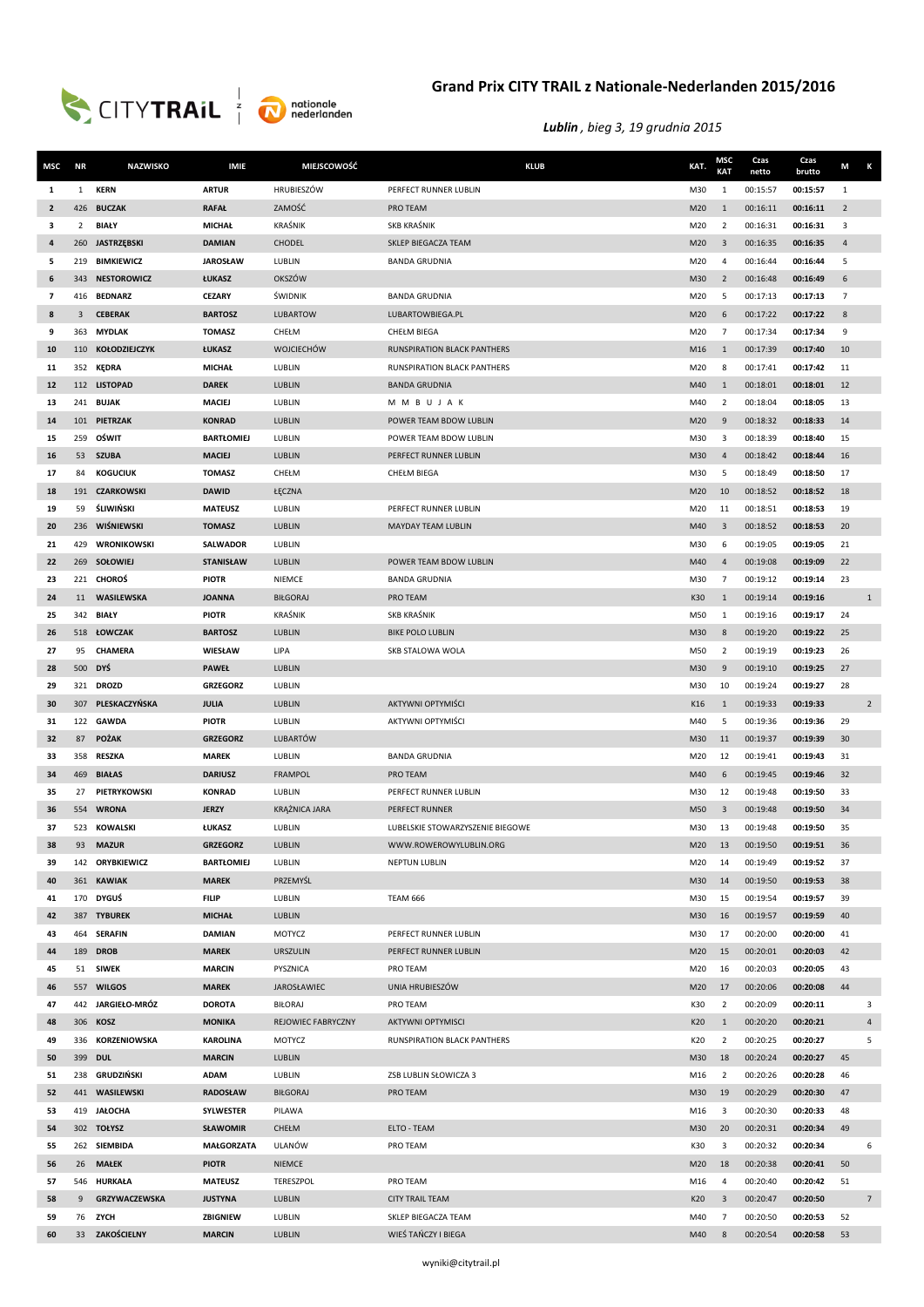



| MSC | <b>NR</b> | <b>NAZWISKO</b>     | <b>IMIE</b>      | MIEJSCOWOŚĆ             | <b>KLUB</b>                             | KAT.       | <b>MSC</b><br><b>KAT</b> | Czas<br>netto | Czas<br>brutto | M   | K  |
|-----|-----------|---------------------|------------------|-------------------------|-----------------------------------------|------------|--------------------------|---------------|----------------|-----|----|
| 61  | 543       | <b>HAJBOS</b>       | <b>KAROL</b>     | ROSSOSZ                 | KU AZS UP LUBLIN                        | M20        | 19                       | 00:20:57      | 00:21:02       | 54  |    |
| 62  | 537       | <b>ROZWAŁKA</b>     | <b>RAFAŁ</b>     | <b>CHOJENIEC</b>        | <b>CHEŁM BIEGA</b>                      | M20        | 20                       | 00:20:58      | 00:21:04       | 55  |    |
| 63  | 384       | <b>KWIATKOWSKI</b>  | <b>ADAM</b>      | LUBLIN                  | ORA LUBLIN                              | M30        | 21                       | 00:21:04      | 00:21:09       | 56  |    |
| 64  | 71        | <b>WDOWCZYK</b>     | <b>PAWEŁ</b>     | LUBLIN                  | <b>BIEGAM Z ABS</b>                     | M30        | 22                       | 00:21:05      | 00:21:08       | 57  |    |
| 65  |           | 561 SIWAK           | <b>PAWEŁ</b>     | LUBLIN                  | LGT                                     | M30        | 23                       | 00:21:08      | 00:21:20       | 58  |    |
| 66  |           | 493 LITWIN          | <b>BARTOSZ</b>   | CHEŁM                   | <b>CHEŁM BIEGA</b>                      | M20        | 21                       | 00:21:10      | 00:21:14       | 59  |    |
| 67  |           | 472 BIELECKA        | <b>ANNA</b>      | LUBLIN                  | RUNSPIRATION BLACK PANTHERS             | K16        | 2                        | 00:21:13      | 00:21:15       |     | 8  |
| 68  | 89        | <b>SAWA</b>         | <b>JAROSŁAW</b>  | LUBLIN                  | SKLEP BIEGACZA TEAM                     | M30        | 24                       | 00:21:13      | 00:21:16       | 60  |    |
| 69  | 36        | <b>DOBROWOLSKI</b>  | <b>PIOTR</b>     | LUBLIN                  | <b>AKTYWNI OPTYMIŚCI</b>                | M40        | 9                        | 00:21:16      | 00:21:18       | 61  |    |
| 70  |           | 412 DESSAUER        | <b>WIOLETTA</b>  | LUBARTÓW                | <b>BANDA GRUDNIA</b>                    | K40        | 1                        | 00:21:17      | 00:21:19       |     | 9  |
| 71  | 138       | <b>BOGACZEWICZ</b>  | <b>DAWID</b>     | KAMIONKA                | <b>GOOD LIFE FITNESS</b>                | M20        | 22                       | 00:21:19      | 00:21:25       | 62  |    |
| 72  | 204       | PIETRZYK            | <b>ZBIGNIEW</b>  | KEPA BORZECHOWSKA       |                                         |            | 10                       | 00:21:19      | 00:21:24       | 63  |    |
| 73  | 57        | <b>PIETRAS</b>      | <b>RYSZARD</b>   | LUBLIN                  | <b>BIEGAM Z ABS</b>                     | M40<br>M40 | 11                       | 00:21:19      | 00:21:24       | 64  |    |
|     |           |                     |                  |                         |                                         |            |                          |               |                |     |    |
| 74  |           | 318 SLUSARZ         | <b>KRZYSZTOF</b> | LUBLIN                  |                                         | M30        | 25                       | 00:21:20      | 00:21:25       | 65  |    |
| 75  |           | 317 ANTOŃCZAK       | <b>DAMIAN</b>    | ŻÓŁKIEWKA               | <b>KRASNYSTAW BIEGA</b>                 | M20        | 23                       | 00:21:24      | 00:21:28       | 66  |    |
| 76  | 108       | <b>MAJCHER</b>      | <b>KRZYSZTOF</b> | LUBLIN                  | LUBELSKIE STOWARZYSZENIE BIEGOWE        | M30        | 26                       | 00:21:29      | 00:21:41       | 67  |    |
| 77  | 553       | <b>SZERMETA</b>     | <b>PAWEŁ</b>     | LUBLIN                  | PERFECT RUNNER                          | M40        | 12                       | 00:21:30      | 00:21:32       | 68  |    |
| 78  | 286       | <b>ANTOŃCZAK</b>    | <b>MAREK</b>     | ŻÓŁKIEWKA               | <b>KRASNYSTAW BIEGA</b>                 | M30        | 27                       | 00:21:31      | 00:21:34       | 69  |    |
| 79  |           | 514 KOWALCZYK       | <b>MARIUSZ</b>   | LUBARTÓW                | LUBARTOWBIEGA                           | M50        | 4                        | 00:21:32      | 00:21:37       | 70  |    |
| 80  |           | 232 OPOKA           | <b>DAWID</b>     | LUBLIN                  | SKLEP BIEGACZA TEAM                     | M20        | 24                       | 00:21:35      | 00:21:39       | 71  |    |
| 81  | 20        | <b>DOŁBA</b>        | <b>AREK</b>      | LUBLIN                  | DRUŻYNA ROBIN HOODA                     | M30        | 28                       | 00:21:36      | 00:21:41       | 72  |    |
| 82  |           | 316 SUGIER          | <b>TOMASZ</b>    | LUBLIN                  |                                         | M20        | 25                       | 00:21:37      | 00:21:42       | 73  |    |
| 83  | 340       | CHYLIŃSKI           | <b>MICHAŁ</b>    | ŚWIDNIK/KALINÓWKA       | BELFER TEAM/ AKADEMIA MŁODEGO SPORTOWCA | M20        | 26                       | 00:21:38      | 00:21:42       | 74  |    |
| 84  | 235       | <b>BERNAT</b>       | <b>PIOTR</b>     | LUBLIN                  | <b>BIEGAM Z ABS</b>                     | M40        | 13                       | 00:21:39      | 00:21:45       | 75  |    |
| 85  | 195       | <b>LISOWSKI</b>     | <b>JACEK</b>     | TOMASZOWICE             | <b>BANDA GRUDNIA</b>                    | M40        | 14                       | 00:21:39      | 00:21:42       | 76  |    |
| 86  | 395       | <b>KOZICKI</b>      | <b>MARCIN</b>    | SOSNOWICA               |                                         | M30        | 29                       | 00:21:41      | 00:21:46       | 77  |    |
| 87  | 200       | PRÓCHNIEWICZ        | <b>MARCIN</b>    | LUBLIN                  |                                         | M30        | 30                       | 00:21:42      | 00:21:48       | 78  |    |
| 88  |           | 202 ŚLEDŹ           | <b>SŁAWEK</b>    | LUBLIN                  | PERFECT RUNNER LUBLIN                   | M30        | 31                       | 00:21:42      | 00:21:46       | 79  |    |
| 89  |           | 517 GOLIAN          | SEBASTIAN        | LUBLIN                  |                                         | M30        | 32                       | 00:21:46      | 00:21:49       | 80  |    |
| 90  |           | 133 <b>MAJ</b>      | <b>SŁAWOMIR</b>  | ŚWIDNIK                 |                                         | M30        | 33                       | 00:21:46      | 00:21:52       | 81  |    |
| 91  |           | 484 SKRZYPCZAK      | <b>PIOTR</b>     | LUBLIN                  | OTK RZEŹNIK                             | M30        | 34                       | 00:21:47      | 00:21:54       | 82  |    |
| 92  |           | 231 IWANICKI        | ŁUKASZ           | LUBLIN                  | L.W.BOGDANKA                            | M30        | 35                       | 00:21:47      | 00:21:53       | 83  |    |
| 93  |           | 159 RYCUNIAK        | <b>PAWEŁ</b>     | <b>TURKA</b>            | DRUŻYNA ROBIN HOODA                     | M30        | 36                       | 00:21:48      | 00:21:53       | 84  |    |
| 94  | 94        | <b>BOGDANOW</b>     | <b>ANDRZEJ</b>   | LUBLIN                  | <b>ORANGE POLSKA</b>                    | M50        | 5                        | 00:21:49      | 00:21:55       | 85  |    |
| 95  | 531       | <b>USIDUS</b>       | <b>PIOTR</b>     | <b>ŚWIDNIK</b>          | ŚWIDNICKA AKADEMIA SPORTU               | M20        | 27                       | 00:21:53      | 00:21:57       | 86  |    |
| 96  |           | 304 ŁUKASIEWICZ     | <b>DOMINIKA</b>  | OSTROWIEC ŚWIĘTOKRZYSKI | AKTYWNI OPTYMIŚCI/ UP LUBLIN            | K20        | $\overline{a}$           | 00:21:54      | 00:21:54       |     | 10 |
| 97  | 16        | BIL                 | <b>MARCIN</b>    | LUBLIN                  | PERFECT RUNNER LUBLIN                   | M40        | 15                       | 00:21:55      | 00:21:58       | 87  |    |
| 98  |           | 162 MAZUREK         | <b>ROBERT</b>    | LUBLIN                  | SKLEP BIEGACZA TEAM                     | M30        | 37                       | 00:21:56      | 00:21:58       | 88  |    |
| 99  |           | 366 ROSŁOWICZ       | <b>JERZY</b>     | LUBLIN                  | LUB.STOW.BIEGOWE                        | M60        | 1                        | 00:21:58      | 00:22:01       | 89  |    |
| 100 |           | 457 SZUKAŁA         | <b>MACIEJ</b>    | LUBLIN                  |                                         | M30        | 38                       | 00:22:01      | 00:22:04       | 90  |    |
| 101 |           | 63 TOPOROWSKI       | <b>KAMIL</b>     | ŚWIDNIK                 | DRUŻYNA ROBIN HOODA                     | M30        | 39                       | 00:22:01      | 00:22:06       | 91  |    |
| 102 |           | 311 SEKUŁA          | <b>MAGDALENA</b> | FRANCISZKÓW             | RUNSPIRATION BLACK PANTHERS             | K16        | 3                        | 00:22:02      | 00:22:05       |     | 11 |
| 103 | 30        | <b>MAZIARZ</b>      | <b>DAMIAN</b>    | ŚWIDNIK                 | DRUŻYNA ROBIN HOODA                     | M30        | 40                       | 00:22:05      | 00:22:09       | 92  |    |
| 104 |           | 211 GAŁAN           | <b>TOMASZ</b>    | LUBLIN                  | LUBELSKIE STOWARZYSZENIE BIEGOWE        | M40        | 16                       | 00:22:05      | 00:22:07       | 93  |    |
| 105 | 99        | <b>GAJEK</b>        | <b>GRZEGORZ</b>  | CZÓŁNA                  | WIEŚ TAŃCZY I BIEGA                     | M30        | 41                       | 00:22:11      | 00:22:16       | 94  |    |
| 106 |           | 223 HARATYNOWICZ    | <b>TOMASZ</b>    | LUBLIN                  | <b>BIEGAM Z ABS</b>                     | M30        | 42                       | 00:22:11      | 00:22:19       | 95  |    |
| 107 | 103       | <b>KOŁTUNIEWICZ</b> | <b>ANDRZEJ</b>   | LUBLIN                  | WIEŚ TAŃCZY I BIEGA                     | M30        | 43                       | 00:22:11      | 00:22:16       | 96  |    |
| 108 |           | 215 GĄSZCZYK        | <b>JOANNA</b>    | LUBLIN                  | PERFECT RUNNER LUBLIN                   | K30        | $\overline{4}$           | 00:22:17      | 00:22:21       |     | 12 |
| 109 |           | 522 MIERZWA         | <b>ADAM</b>      | ZABRZE                  |                                         | M40        | 17                       | 00:22:19      | 00:22:27       | 97  |    |
| 110 |           | 243 PACEK           | <b>PIOTR</b>     | LUBLIN                  | ZSB LUBLIN SŁOWICZA3                    | M16        | 5                        | 00:22:19      | 00:22:30       | 98  |    |
| 111 |           | 206 STARZYŃSKI      | <b>STEFAN</b>    | LUBLIN                  | PERFECT RUNNER LUBLIN                   | M40        | 18                       | 00:22:22      | 00:22:26       | 99  |    |
| 112 | 73        | <b>WALLKOSZ</b>     | <b>GRZEGORZ</b>  | LUBLIN                  | <b>BIEGAM Z ABS</b>                     | M30        | 44                       | 00:22:23      | 00:22:30       | 100 |    |
| 113 |           | 226 SARNA           | <b>MAREK</b>     | LUBLIN                  |                                         | M40        | 19                       | 00:22:23      | 00:22:29       | 101 |    |
| 114 | 41        | <b>PYLAK</b>        | <b>KRZYSZTOF</b> | <b>KRZYWE</b>           | <b>WW TEAM</b>                          | M20        | 28                       | 00:22:25      | 00:22:25       | 102 |    |
| 115 |           | 402 SPRAWKA         | <b>MARCIN</b>    | LUBLIN                  | SKLEP BIEGACZA TEAM                     | M30        | 45                       | 00:22:27      | 00:22:34       | 103 |    |
| 116 |           | 275 PARKA           | <b>DOROTA</b>    | PILASZKOWICE I          | PERFECT RUNNER LUBLIN                   | K20        | 5                        | 00:22:28      | 00:22:32       |     | 13 |
| 117 | 205       | <b>MIROSŁAW</b>     | <b>MAREK</b>     | LUBLIN                  |                                         | M40        | 20                       | 00:22:28      | 00:22:37       | 104 |    |
| 118 | 430       | <b>RZĄD</b>         | <b>KRZYSZTOF</b> | JANÓW LUBELSKI          |                                         | M50        | 6                        | 00:22:29      | 00:22:35       | 105 |    |
| 119 |           | 188 ZIÓŁEK          | <b>MIROSŁAW</b>  | <b>JACKÓW</b>           | PERFECT RUNNER LUBLIN                   | M50        | 7                        | 00:22:31      | 00:22:34       | 106 |    |
| 120 |           | 439 BARANCHUK       | <b>ANATOLII</b>  | WOŁYŃ, UKRAINA          | <b>BIEGAM DLA MAMY</b>                  | M16        | 6                        | 00:22:32      | 00:22:33       | 107 |    |
|     |           |                     |                  |                         |                                         |            |                          |               |                |     |    |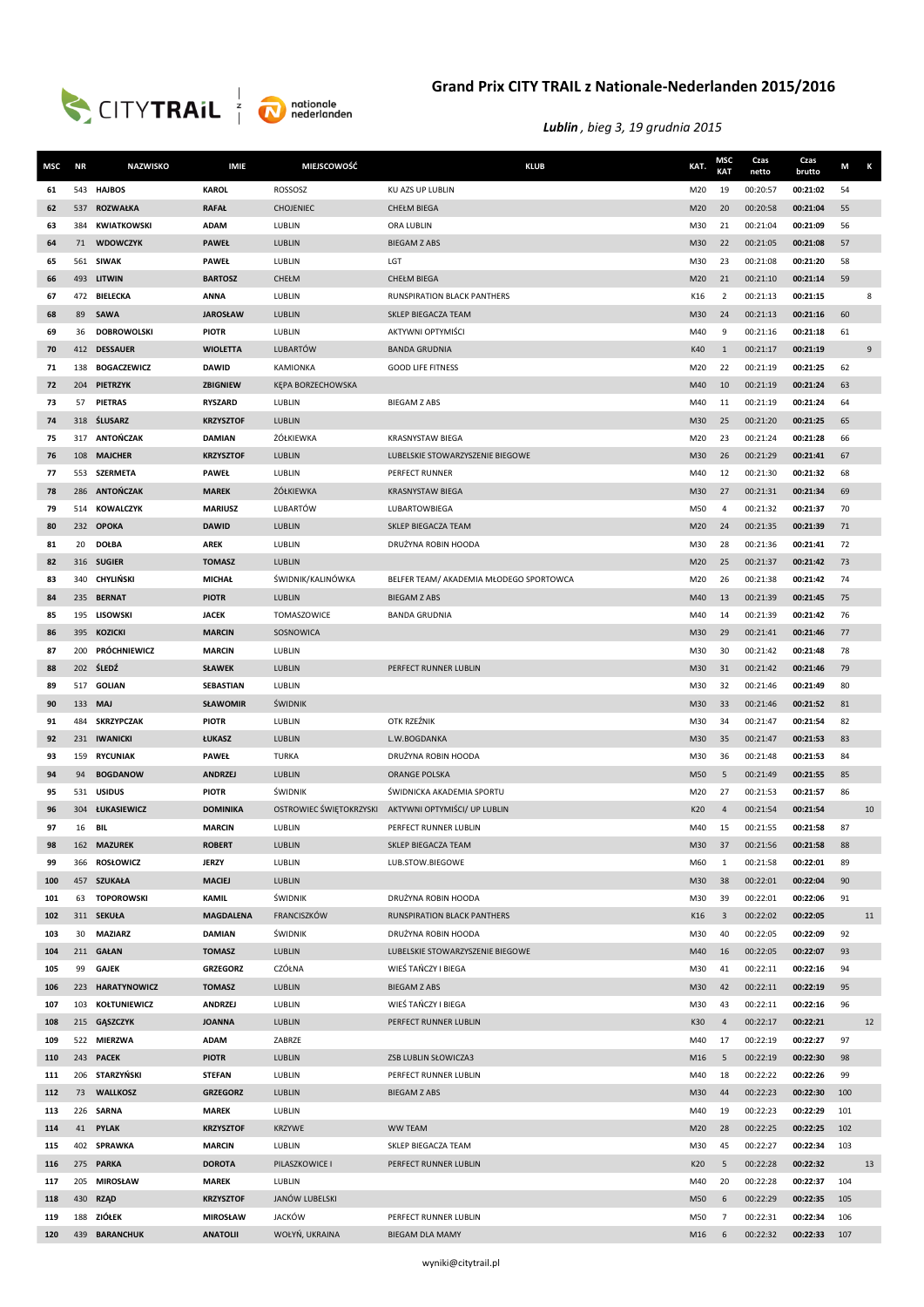



| MSC        | <b>NR</b> | <b>NAZWISKO</b>               | <b>IMIE</b>                        | MIEJSCOWOŚĆ            | <b>KLUB</b>                    | KAT.       | <b>MSC</b><br><b>KAT</b> | Czas<br>netto        | Czas<br>brutto       | M          | К  |
|------------|-----------|-------------------------------|------------------------------------|------------------------|--------------------------------|------------|--------------------------|----------------------|----------------------|------------|----|
| 121        | 305       | <b>MICHAŁOWSKA</b>            | <b>ANNA</b>                        | LUBLIN                 | AKTYWNI OPTYMIŚCI              | K30        | 5                        | 00:22:35             | 00:22:37             |            | 14 |
| 122        |           | 556 SOBIESIAK                 | <b>SŁAWOMIR</b>                    | LUBLIN                 | PERFECT RUNNER                 | M30        | 46                       | 00:22:39             | 00:22:49             | 108        |    |
| 123        | 119       | <b>KAPER</b>                  | <b>GRZEGORZ</b>                    | LUBLIN                 | <b>BIEGAM Z ABS</b>            | M30        | 47                       | 00:22:39             | 00:22:45             | 109        |    |
| 124        | 97        | <b>LIPKA</b>                  | <b>JACEK</b>                       | LUBLIN                 | <b>BIEGAM Z ABS</b>            | M40        | 21                       | 00:22:41             | 00:22:48             | 110        |    |
| 125        | 132       | кот                           | LESZEK                             | ŁĘCZNA                 | LW BOGDANKA                    | M60        | 2                        | 00:22:42             | 00:22:47             | 111        |    |
| 126        |           | 147 DOMONIK                   | <b>SEBASTIAN</b>                   | LUBLIN                 |                                | M30        | 48                       | 00:22:43             | 00:22:53             | 112        |    |
| 127        | 144       | SKOWROŃSKI                    | MACIEJ                             | LUBLIN                 |                                | M30        | 49                       | 00:22:44             | 00:22:48             | 113        |    |
| 128        |           | 376 WIŚNIEWSKI                | <b>MACIEJ</b>                      | LUBLIN                 |                                | M30        | 50                       | 00:22:45             | 00:22:53             | 114        |    |
| 129        |           | 47 FILIPOWICZ                 | ZENEK                              | LUBLIN                 | PERFECT RUNNER LUBLIN          | M50        | 8                        | 00:22:45             | 00:22:50             | 115        |    |
| 130        | 168       | <b>MEJSNER</b>                | <b>BARTOSZ</b>                     | LUBLIN                 | <b>BANDA MEJSIEGO</b>          | M40        | 22                       | 00:22:47             | 00:22:55             | 116        |    |
| 131        | 91        | <b>KONDZIOŁA</b>              | <b>KRZYSZTOF</b>                   | LUBLIN                 | PERFECT RUNNER LUBLIN          | M30        | 51                       | 00:22:50             | 00:22:54             | 117        |    |
| 132        |           | 420 OCHAL                     | <b>KRZYSZTOF</b>                   | LUBLIN                 | "BANDA GRUDNIA"                | M20        | 29                       | 00:22:50             | 00:22:55             | 118        |    |
| 133        |           | 478 SZCZEPAŃSKI               | <b>ARTUR</b>                       | LUBLIN                 | <b>BANDA GRUDNIA</b>           | M30        | 52                       | 00:22:51             | 00:22:55             | 119        |    |
| 134        |           | 394 GADAJ                     | <b>MATEUSZ</b>                     | <b>TRAWNIKI</b>        | RUN-LOG.COM                    | M20        | 30                       | 00:22:51             | 00:22:56             | 120        |    |
| 135        | 375       | <b>WEGIERA</b>                | <b>ANDRZEJ</b>                     | ABRAMOWICE PRYWATNE    |                                | M40        | 23                       | 00:22:51             | 00:22:59             | 121        |    |
| 136        | 541       | <b>KURKIEWICZ</b>             | <b>ANDRZEJ</b>                     | FRANCISZKÓW            | <b>ŚWIDNIK TRIATHLON TEAM</b>  | M40        | 24                       | 00:22:52             | 00:22:55             | 122        |    |
| 137        | 368       | <b>SZCZEPANEK</b>             | <b>MONIKA</b>                      | LUBLIN                 | <b>BANDA GRUDNIA</b>           | K40        | $\overline{2}$           | 00:22:54             | 00:23:01             |            | 15 |
| 138        |           | 190 GODULA                    | <b>RYSZARD</b>                     | LUBLIN                 | <b>BIEGNIJ FORREST BIEGNIJ</b> | M50        | 9                        | 00:22:54             | 00:22:59             | 123        |    |
| 139        | 165       | GOŁĘBIOWSKI                   | <b>ROMAN</b>                       | LUBLIN                 | <b>GBUREK</b>                  | M30        | 53                       | 00:22:57             | 00:23:07             | 124        |    |
| 140        |           | 111 ZBICIAK                   | <b>ADAM</b>                        | <b>LUBARTÓW</b>        |                                | M40        | 25                       | 00:22:58             | 00:23:04             | 125        |    |
| 141        |           | 246 ŻYTAR                     | <b>PAWEŁ</b>                       | LUBLIN                 | SAM ZE SOBA                    | M30        | 54                       | 00:23:00             | 00:23:13             | 126        |    |
| 142        |           | 520 KRAWCZYK                  | PRZEMYSŁAW                         | NIEMCE                 | <b>BARAN CYCLING TEAM</b>      | M30        | 55                       | 00:23:02             | 00:23:09             | 127        |    |
| 143        | 549       | <b>MISZCZAK</b>               | <b>KORNEL</b>                      | KRASNYSTAW             | CHEŁM BIEGA                    | M16        | $\overline{7}$           | 00:23:03             | 00:23:03             | 128        |    |
| 144        |           | 210 SALACHNA - NOWAK          | <b>MAGDALENA</b>                   | LUBLIN                 | <b>BIEGAM Z ABS</b>            | K30        | 6                        | 00:23:05             | 00:23:12             |            | 16 |
| 145        | 558       | KUKIEŁKA                      | <b>BOGUSŁAW</b>                    | LUBLIN                 |                                | M30        | 56                       | 00:23:05             | 00:23:17             | 129        |    |
| 146        | 535       | 458 ZAWIŚLAK<br><b>MITURA</b> | <b>TOMASZ</b><br><b>ARKADIUSZ</b>  | ŻÓŁKIEWKA<br>LUBLIN    |                                | M20<br>M20 | 31<br>32                 | 00:23:06<br>00:23:06 | 00:23:16<br>00:23:19 | 130<br>131 |    |
| 147<br>148 | 38        | <b>GROCHAL</b>                | <b>NORBERT</b>                     | PUŁAWY                 |                                |            | 26                       | 00:23:11             |                      | 132        |    |
| 149        |           | 197 WÓJCIK                    | <b>RENATA</b>                      | LUBLIN                 | PERFECT RUNNER LUBLIN          | M40<br>K30 | $\overline{7}$           | 00:23:11             | 00:23:19<br>00:23:19 |            | 17 |
| 150        |           | 421 LESIAK                    | <b>JAKUB</b>                       | LUBLIN                 | AKADEMOS                       | M30        | 57                       | 00:23:11             | 00:23:18             | 133        |    |
| 151        |           | 228 PUDŁO                     | <b>BARBARA</b>                     | LUBLIN                 | ZSB LUBLIN SŁOWICZA 3          | K50        | 1                        | 00:23:12             | 00:23:16             |            | 18 |
| 152        |           | 534 ALZUBEDI                  | <b>ADAM</b>                        | LUBLIN                 |                                | M20        | 33                       | 00:23:17             | 00:23:31             | 134        |    |
| 153        |           | 314 FLIEGER                   | <b>MICHAL</b>                      | LUBLIN                 |                                | M16        | 8                        | 00:23:18             | 00:23:28             | 135        |    |
| 154        |           | 486 BRANICKI                  | <b>TOMASZ</b>                      | <b>MEŁGIEW</b>         | <b>BARAN CYCLING TEAM</b>      | M40        | 27                       | 00:23:27             | 00:23:37             | 136        |    |
| 155        | 96        | <b>MIROSŁAW</b>               | <b>ALBERT</b>                      | LUBLIN                 | SPARTA                         | M40        | 28                       | 00:23:27             | 00:23:41             | 137        |    |
| 156        |           | 504 TARASIŃSKI                | <b>PAWEŁ</b>                       | LUBLIN                 |                                | M30        | 58                       | 00:23:29             | 00:23:41             | 138        |    |
| 157        | 74        | <b>BIELSKI</b>                | <b>BARTŁOMIEJ</b>                  | LUBLIN                 | <b>BBL LUBLIN</b>              | M30        | 59                       | 00:23:31             | 00:23:43             | 139        |    |
| 158        |           | 496 CHMIEL                    | <b>PAWEŁ</b>                       | JANÓW LUBELSKI         |                                | M20        | 34                       | 00:23:33             | 00:23:39             | 140        |    |
| 159        |           | 428 KOZAK                     | <b>MARCIN</b>                      | LUBARTÓW               | SAINT GOBAIN SQUAD             | M30        | 60                       | 00:23:33             | 00:23:45             | 141        |    |
| 160        |           | 261 PODLECKI                  | <b>MAREK</b>                       | <b>ĆMIŁÓW</b>          |                                | M40        | 29                       | 00:23:34             | 00:23:43             | 142        |    |
| 161        |           | 292 KOWALSKI                  | SŁAWOMIR                           | REJOWIEC FABRYCZNY     | CHEŁM BIEGA                    | M40        | 30                       | 00:23:35             | 00:23:42             | 143        |    |
| 162        |           | 32 WASILEWSKI                 | <b>MARCIN</b>                      | LUBLIN                 | MARTENS RACE TRAINING GROUP    | M30        | 61                       | 00:23:35             | 00:23:47             | 144        |    |
| 163        | 66        | <b>STACHYRA</b>               | ANDRZEJ                            | LUBLIN                 |                                | M40        | 31                       | 00:23:35             | 00:23:40             | 145        |    |
| 164        |           | 181 RADZIKOWSKI               | PRZEMYSŁAW                         | LUBLIN                 |                                | M20        | 35                       | 00:23:38             | 00:23:50             | 146        |    |
| 165        |           | 462 KOLEC                     | <b>ROBERT</b>                      | <b>BIAŁA PODLASKA</b>  |                                | M20        | 36                       | 00:23:39             | 00:23:49             | 147        |    |
| 166        |           | 276 SOLAN                     | ŁUKASZ                             | LUBLIN                 | LUBELSCY SEDZIOWIE KOSZYKÓWKI  | M30        | 62                       | 00:23:41             | 00:23:52             | 148        |    |
| 167        |           | 192 PECIAK                    | <b>ROBERT</b>                      | LUBLIN                 |                                | M50        | 10                       | 00:23:45             | 00:23:57             | 149        |    |
| 168<br>169 |           | 548 RYCAK<br>539 SOSIŃSKA     | <b>KRZYSZTOF</b><br><b>EWELINA</b> | <b>MAŁKÓW</b><br>JANÓW | CHEŁM BIEGA                    | M40<br>K30 | 32<br>8                  | 00:23:45<br>00:23:47 | 00:23:54<br>00:23:55 | 150        | 19 |
| 170        |           | 459 ZAWIŚLAK                  | <b>MARZENA</b>                     | ZIELONA                |                                | K20        | 6                        | 00:23:49             | 00:23:59             |            | 20 |
| 171        |           | 72 FILIPEK                    | <b>MARIUSZ</b>                     | NIEDRZWICA DUŻA        | WWW.ROWEROWYLUBLIN.ORG         | M40        | 33                       | 00:23:49             | 00:23:59             | 151        |    |
| 172        |           | 367 KUCZMOWSKI                | <b>TOMASZ</b>                      | LUBLIN                 |                                | M30        | 63                       | 00:23:53             | 00:23:53             | 152        |    |
| 173        |           | 288 KOWALCZYK                 | <b>GRZEGORZ</b>                    | LUBLIN                 |                                | M40        | 34                       | 00:23:55             | 00:24:04             | 153        |    |
| 174        |           | 423 WOŹNIAK                   | <b>MICHAŁ</b>                      | LUBLIN                 | <b>BANDA GRUDNIA</b>           | M30        | 64                       | 00:23:57             | 00:24:06             | 154        |    |
| 175        | 80        | ZYCH                          | <b>GRZEGORZ</b>                    | <b>KRAŚNIK</b>         | PEDZIWIATRY                    | M40        | 35                       | 00:23:57             | 00:24:07             | 155        |    |
| 176        | 544       | <b>KARWOWSKI</b>              | <b>MAREK</b>                       | <b>TCHÓRZEW</b>        |                                | M30        | 65                       | 00:24:00             | 00:24:21             | 156        |    |
| 177        | 163       | <b>MAZUREK</b>                | <b>KATARZYNA</b>                   | LUBLIN                 | SKLEP BIEGACZA TEAM            | K40        | 3                        | 00:24:01             | 00:24:08             |            | 21 |
| 178        |           | 440 KOT                       | <b>MICHAŁ</b>                      | LUBLIN                 |                                | M30        | 66                       | 00:24:02             | 00:24:12             | 157        |    |
| 179        |           | 538 ŻUKOWSKI                  | <b>ARKADIUSZ</b>                   | ŚWIDNIK                |                                | M30        | 67                       | 00:24:02             | 00:24:06             | 158        |    |
| 180        |           | 408 ŁUKASZEK                  | <b>ARTUR</b>                       | <b>LUBARTÓW</b>        |                                | M40        | 36                       | 00:24:06             | 00:24:19             | 159        |    |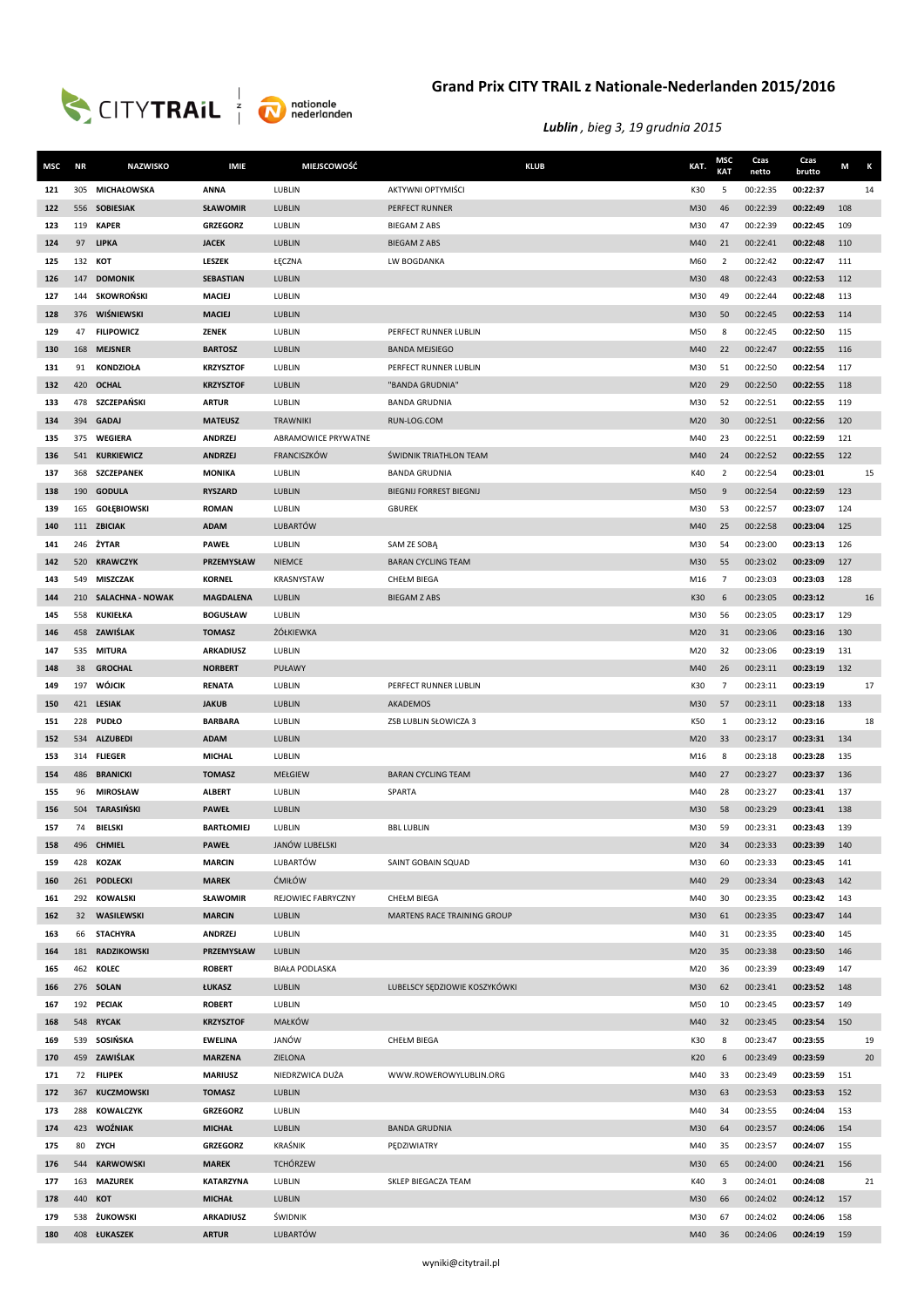



| MSC        | <b>NR</b> | <b>NAZWISKO</b>         | <b>IMIE</b>             | <b>MIEJSCOWOŚĆ</b> | <b>KLUB</b>                                            | KAT.       | MSC<br><b>KAT</b> | Czas<br>netto        | Czas<br>brutto       | M   | К  |
|------------|-----------|-------------------------|-------------------------|--------------------|--------------------------------------------------------|------------|-------------------|----------------------|----------------------|-----|----|
| 181        | 98        | <b>GAJEK</b>            | <b>MAGDALENA</b>        | LUBLIN             | WIEŚ TAŃCZY I BIEGA                                    | K40        | $\overline{a}$    | 00:24:06             | 00:24:11             |     | 22 |
| 182        |           | 107 PRZYBYSZ            | <b>MARIUSZ</b>          | <b>LUBARTÓW</b>    |                                                        | M30        | 68                | 00:24:07             | 00:24:18             | 160 |    |
| 183        |           | 526 NURZYŃSKI           | <b>PIOTR</b>            | LUBLIN             |                                                        | M20        | 37                | 00:24:09             | 00:24:22             | 161 |    |
| 184        | 266       | PIETRASZKO              | <b>PIOTR</b>            | LUBLIN             | ORA LUBLIN                                             | M30        | 69                | 00:24:10             | 00:24:24             | 162 |    |
| 185        | 60        | <b>HUNEK</b>            | <b>FILIP</b>            | LUBLIN             |                                                        | M16        | 9                 | 00:24:14             | 00:24:21             | 163 |    |
| 186        | 229       | <b>LEWANDOWSKI</b>      | <b>MACIEJ</b>           | <b>TURKA</b>       |                                                        | M40        | 37                | 00:24:15             | 00:24:28             | 164 |    |
| 187        | 279       | <b>GOSPODAREK</b>       | <b>ROBERT</b>           | LUBLIN             |                                                        | M40        | 38                | 00:24:17             | 00:24:28             | 165 |    |
| 188        |           | 140 SIEDLACZEK          | ZBIGNIEW                | LUBLIN             |                                                        | M50        | 11                | 00:24:18             | 00:24:24             | 166 |    |
| 189        |           | 533 ZUBIK               | <b>MICHAL</b>           | LUBLIN             |                                                        | M30        | 70                | 00:24:19             | 00:24:44             | 167 |    |
| 190        |           | 415 CZEMERYS            | <b>MAŁGORZATA</b>       | ŚWIDNIK            |                                                        | K30        | 9                 | 00:24:21             | 00:24:29             |     | 23 |
| 191        | 499       | <b>FLORKOWSKI</b>       | <b>KONRAD</b>           | LUBLIN             | ORA LUBLIN                                             | M30        | 71                | 00:24:29             | 00:24:43             | 168 |    |
| 192        |           | 542 CIEŚLIK             | <b>DARIUSZ</b>          | <b>KRAŚNIK</b>     |                                                        | M40        | 39                | 00:24:29             | 00:24:39             | 169 |    |
| 193        |           | 141 <b>BURY</b>         | <b>JADWIGA</b>          | KRZCZONÓW          |                                                        | K50        | $\overline{2}$    | 00:24:29             | 00:24:36             |     | 24 |
| 194        |           | 257 RAJSKI              | <b>KAROL</b>            | LUBLIN             |                                                        | M30        | 72                | 00:24:30             | 00:24:38             | 170 |    |
| 195        | 62        | KIEREŚ                  | <b>MATEUSZ</b>          | LUBLIN             |                                                        | M30        | 73                | 00:24:31             | 00:24:40             | 171 |    |
| 196        | 506       | NIEDŹWIECKI             | <b>STANISŁAW</b>        | LUBLIN             |                                                        | M20        | 38                | 00:24:33             | 00:24:47             | 172 |    |
| 197        | 492       | KAMIŃSKI                | ZBIGNIEW                | LUBLIN             | 1313                                                   | M40        | 40                | 00:24:34             | 00:24:49             | 173 |    |
| 198        | 81        | PIETRZAK                | <b>EWELINA</b>          | LUBLIN             | POWER TEAM BDOW LUBLIN                                 | K20        | $\overline{7}$    | 00:24:39             | 00:24:47             |     | 25 |
| 199        |           | 100 RORAT               | LENA                    | CHEŁM              | <b>CHEŁM BIEGA</b>                                     | K30        | 10                | 00:24:43             | 00:24:51             |     | 26 |
| 200        |           | 482 WOLIŃSKI            | <b>RADOSŁAW</b>         | CHEŁM              |                                                        | M30        | 74                | 00:24:44             | 00:24:53             | 174 |    |
| 201        | 75        | <b>MAKOWSKI</b>         | <b>SŁAWOMIR</b>         | LUBLIN             |                                                        | M50        | 12                | 00:24:45             | 00:24:55             | 175 |    |
| 202        |           | 400 RYCEK               | <b>PIOTR</b>            | LUBLIN             |                                                        | M30        | 75                | 00:24:45             | 00:24:59             | 176 |    |
| 203        | 50        | <b>GUSTAW</b>           | <b>KRZYSZTOF</b>        | LUBLIN             | <b>BANDA GRUDNIA</b>                                   | M50        | 13                | 00:24:47             | 00:24:49             | 177 |    |
| 204        |           | 332 ŻABNIAK             | <b>KAZIMIERZ</b>        | LUBLIN             |                                                        | M60        | $\overline{3}$    | 00:24:49             | 00:24:53             | 178 |    |
| 205        |           | 372 TALMA               | <b>PAWEŁ</b>            | LUBARTÓW           | LUBARTOWBIEGA.PL                                       | M30        | 76                | 00:24:54             | 00:25:06             | 179 |    |
| 206        |           | 516 WAKULSKI            | <b>ANDRZEJ</b>          | LUBLIN             | <b>KEREZA</b>                                          | M30        | 77                | 00:24:57             | 00:25:16             | 180 |    |
| 207        | 485       | BIŻEK                   | <b>ARKADIUSZ</b>        | LUBLIN             |                                                        | M30        | 78                | 00:24:57             | 00:25:15             | 181 |    |
| 208        |           | 281 KRÓLIKOWSKI         | <b>ANDRZEJ</b>          | LUBLIN             |                                                        | M40        | 41                | 00:24:57             | 00:25:09             | 182 |    |
| 209        |           | 251 KORNACKA            | <b>MAGDALENA</b>        | LUBLIN             | WWW.ROWEROWYLUBLIN.ORG                                 | K40        | 5                 | 00:24:59             | 00:25:08             |     | 27 |
| 210        | 327       | <b>BRANDYS</b>          | <b>ARTUR</b>            | LUBLIN             |                                                        | M20        | 39                | 00:25:00             | 00:25:31             | 183 |    |
| 211        | 270       | BAŃKOWSKI               | <b>KAMIL</b>            | LUBLIN             |                                                        | M20        | 40                | 00:25:05             | 00:25:15             | 184 |    |
| 212        | 52        | SKWARZYŃSKI             | <b>ARTUR</b>            | LUBLIN             |                                                        | M40        | 42                | 00:25:06             | 00:25:17             | 185 |    |
| 213        |           | 490 RAFAILIDIS          | <b>ANASTASIOS</b>       | LUBLIN             |                                                        | M20        | 41                | 00:25:10             | 00:25:30             | 186 |    |
| 214        | 495       | <b>POPŁAWSKI</b>        | <b>MICHAŁ</b>           | <b>BRANSK</b>      | <b>UP LUBLIN</b>                                       | M20        | 42                | 00:25:12             | 00:25:36             | 187 |    |
| 215        | 331       | <b>DZIKOWIEC</b>        | JAN                     | LUBLIN             |                                                        | M40        | 43                | 00:25:15             | 00:25:28             | 188 |    |
| 216        | 167       | WÓJCIK                  | <b>SYLWIA</b>           | LUBLIN             | SKLEP BIEGACZA                                         | K30        | 11                | 00:25:18             | 00:25:58             |     | 28 |
| 217        | 355       | KONOPKA                 | <b>PIOTR</b>            | LUBLIN             | LUBELSKIE STOWARZYSZENIE BIEGOWE/PERFECT RUNNER LUBLIN | M30        | 79                | 00:25:20             | 00:25:37             | 189 |    |
| 218        |           | 267 BOGUTA              | <b>CEZARY</b>           | LUBLIN             | BIEGAM Z ABS<br>KRAŚNIK BIEGA                          | M30        | 80                | 00:25:22             | 00:25:38             | 190 |    |
| 219        |           | 530 GOLIŃSKI            | <b>MICHAŁ</b>           | KRAŚNIK            |                                                        | M16        | 10                | 00:25:24             | 00:25:36             | 191 |    |
| 220<br>221 |           | 310 ZAWADA<br>244 NOWAK | <b>TOMEK</b><br>GRAŻYNA | LUBLIN<br>CHEŁM    | <b>TRICLUB LUBLIN</b><br>CHEŁM BIEGA                   | M30<br>K50 | 81<br>3           | 00:25:24<br>00:25:30 | 00:25:30<br>00:25:37 | 192 | 29 |
| 222        |           | 435 GOLIŃSKI            | <b>MARIUSZ</b>          | <b>KRAŚNIK</b>     | <b>CDS PROJEKT</b>                                     | M40        | 44                | 00:25:34             | 00:25:45             | 193 |    |
| 223        |           | 466 TUSTANOWSKA         | <b>JOLANTA</b>          | LUBLIN             |                                                        | K40        | 6                 | 00:25:34             | 00:25:47             |     | 30 |
| 224        |           | 443 WYSOCKI             | <b>DANIEL</b>           | <b>KRAŚNIK</b>     | ZIELONY DWOREK KRAŚNIK                                 | M30        | 82                | 00:25:37             | 00:25:50             | 194 |    |
| 225        | 24        | <b>PLISZKO</b>          | <b>STASZEK</b>          | LUBLIN             |                                                        | M40        | 45                | 00:25:38             | 00:25:52             | 195 |    |
| 226        | 540 LIT   |                         | <b>MAREK</b>            | CHEŁM              | <b>CHEŁM BIEGA</b>                                     | M40        | 46                | 00:25:39             | 00:25:43             | 196 |    |
| 227        |           | 382 KANTOR              | <b>DAREK</b>            | <b>BODUSZYN</b>    |                                                        | M40        | 47                | 00:25:40             | 00:25:50             | 197 |    |
| 228        |           | 265 KAŹMIERSKA          | <b>PAULINA</b>          | NOWA WIES          |                                                        | K20        | 8                 | 00:25:40             | 00:25:51             |     | 31 |
| 229        |           | 407 BARTNIK             | <b>GRZEGORZ</b>         | LUBLIN             |                                                        | M20        | 43                | 00:25:41             | 00:25:56             | 198 |    |
| 230        |           | 452 NIEZGODA            | <b>AGATA</b>            | LUBLIN             |                                                        | K30        | 12                | 00:25:41             | 00:25:48             |     | 32 |
| 231        |           | 349 KOPIEL              | <b>GRZEGORZ</b>         | LUBLIN             |                                                        | M40        | 48                | 00:25:42             | 00:25:51             | 199 |    |
| 232        |           | 356 BARCICKA            | <b>KAROLINA</b>         | LUBLIN             |                                                        | K30        | 13                | 00:25:43             | 00:25:57             |     | 33 |
| 233        |           | 460 CHACHAJ             | <b>TOMASZ</b>           | LUBLIN             |                                                        | M40        | 49                | 00:25:43             | 00:26:01             | 200 |    |
| 234        |           | 183 ULICZNY             | <b>ADAM</b>             | LUBLIN             | PERFECT RUNNER LUBLIN                                  | M40        | 50                | 00:25:47             | 00:26:16             | 201 |    |
| 235        |           | 512 BAK                 | <b>MARCIN</b>           | LUBLIN             | ZMIANA KLIMATU                                         | M30        | 83                | 00:25:49             | 00:25:51             | 202 |    |
| 236        |           | 559 BOJARCZUK           | <b>PAWEŁ</b>            | LUBLIN             | ORA LUBLIN                                             | M30        | 84                | 00:25:54             | 00:26:11             | 203 |    |
| 237        | 487       | <b>KOWALCZYK</b>        | <b>KRZYSZTOF</b>        | LUBLIN             | RAT-MED TEAM                                           | M30        | 85                | 00:25:58             | 00:26:16             | 204 |    |
| 238        |           | 498 PASTUCHA            | <b>MALGORZATA</b>       | LUBLIN             |                                                        | K30        | 14                | 00:25:58             | 00:26:20             |     | 34 |
| 239        |           | 186 GAJEWSKI            | <b>PIOTR</b>            | LUBLIN             |                                                        | M30        | 86                | 00:25:58             | 00:26:16             | 205 |    |
| 240        |           | 511 GROCHMAL            | <b>PAWEŁ</b>            | LUBLIN             | <b>MILION ALKOHOLI</b>                                 | M30        | 87                | 00:26:02             | 00:26:08             | 206 |    |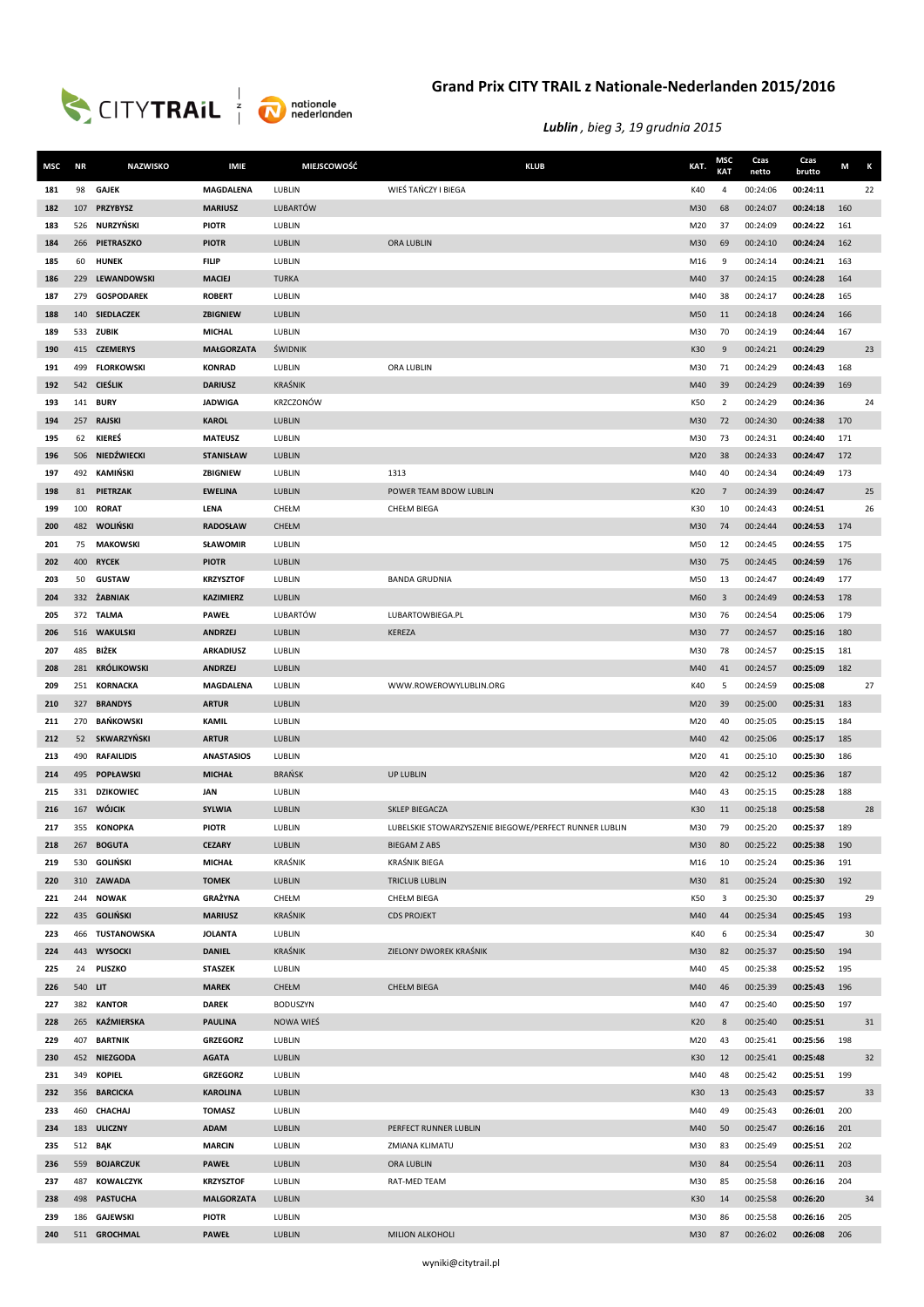



| MSC        | <b>NR</b> | <b>NAZWISKO</b>                     | <b>IMIE</b>                     | MIEJSCOWOŚĆ                 | <b>KLUB</b>                                            | KAT.       | <b>MSC</b><br>KAT | Czas<br>netto        | Czas<br>brutto       | М   | K        |
|------------|-----------|-------------------------------------|---------------------------------|-----------------------------|--------------------------------------------------------|------------|-------------------|----------------------|----------------------|-----|----------|
| 241        | 90        | <b>DYDUCH</b>                       | <b>MATEUSZ</b>                  | LUBLIN                      | WWW.DIETA-LUBLIN.PL                                    | M30        | 88                | 00:26:02             | 00:26:17             | 207 |          |
| 242        |           | 106 PITURA                          | <b>ELIZA</b>                    | LUBLIN                      | WWW.ROWEROWYLUBLIN.ORG                                 | K30        | 15                | 00:26:05             | 00:26:09             |     | 35       |
| 243        |           | 105 SAŁBUT                          | <b>GRZEGORZ</b>                 | LUBLIN                      |                                                        | M40        | 51                | 00:26:08             | 00:26:14             | 208 |          |
| 244        | 334       | <b>BRZOSTOWSKI</b>                  | WIESŁAW                         | <b>LUBARTÓW</b>             |                                                        | M50        | 14                | 00:26:08             | 00:26:18             | 209 |          |
| 245        | 149       | WAWRZYKOWSKI                        | <b>JAROSŁAW</b>                 | LUBLIN                      |                                                        | M40        | 52                | 00:26:10             | 00:26:23             | 210 |          |
| 246        | 156       | PROCNAL                             | <b>AGNIESZKA</b>                | LUBLIN                      |                                                        | K30        | 16                | 00:26:16             | 00:26:30             |     | 36       |
| 247        |           | 284 GRELA                           | <b>MONIKA</b>                   | LUBLIN                      |                                                        | K20        | 9                 | 00:26:18             | 00:26:34             |     | 37       |
| 248        | 54        | WIERZBICKI                          | <b>MARCIN</b>                   | LUBLIN                      | LUBELSKIE STOWARZYSZENIE BIEGOWE                       | M30        | 89                | 00:26:19             | 00:26:38             | 211 |          |
| 249        | 125       | <b>MIANOWSKI</b>                    | <b>MARCIN</b>                   | LUBLIN                      |                                                        | M40        | 53                | 00:26:20             | 00:26:28             | 212 |          |
| 250        |           | 491 POL                             | <b>RADEK</b>                    | <b>LUBLIN</b>               |                                                        | M30        | 90                | 00:26:21             | 00:26:40             | 213 |          |
| 251        |           | 157 GŁOWACKI                        | LESZEK                          | LUBLIN                      |                                                        | M60        | 4                 | 00:26:25             | 00:26:41             | 214 |          |
| 252        |           | 222 MAJCHER-BUKOWSKA                | <b>MAGDALENA</b>                | ŚWIDNIK                     |                                                        | K40        | $\overline{7}$    | 00:26:26             | 00:26:38             |     | 38       |
| 253        | 503       | PADZIŃSKI                           | <b>MARIUSZ</b>                  | LUBLIN                      | WWW.ROWEROWYLUBLIN.ORG                                 | M40        | 54                | 00:26:27             | 00:26:44             | 215 |          |
| 254        |           | 418 GOS                             | <b>JOANNA</b>                   | LUBLIN                      | <b>BIEGAJĄCE CZUBY</b>                                 | K30        | 17                | 00:26:29             | 00:26:43             |     | 39       |
| 255        |           | 116 KARPIŃSKA                       | <b>AGNIESZKA</b>                | LUBLIN                      | LUBELSKA GRUPA TRIATHLONU                              | K30        | 18                | 00:26:30             | 00:26:34             |     | 40       |
| 256        |           | 301 LENARD                          | <b>WOJCIECH</b>                 | <b>LUBLIN</b>               |                                                        | M20        | 44                | 00:26:36             | 00:26:52             | 216 |          |
| 257        |           | 150 WALCZAK                         | <b>IZABELA</b>                  | LUBLIN                      | POWER TEAM BDOW LUBLIN                                 | K30        | 19                | 00:26:37             | 00:26:54             |     | 41       |
| 258        |           | 414 DYGAS                           | <b>KATARZYNA</b>                | <b>CIEPIELÓW</b>            |                                                        | K30        | 20                | 00:26:37             | 00:26:42             |     | 42       |
| 259        |           | 312 SEKUŁA                          | <b>JOANNA</b>                   | FRANCISZKÓW                 | <b>BELFER TEAM</b>                                     | K40        | 8                 | 00:26:40             | 00:26:44             |     | 43       |
| 260        | 187       | <b>RORAT</b>                        | <b>ARTUR</b>                    | CHEŁM                       | SKLEP BIEGACZA TEAM                                    | M20        | 45                | 00:26:50             | 00:26:59             | 217 |          |
| 261        | 515       | <b>GAJOS</b>                        | <b>ANNA</b>                     | LUBLIN                      | <b>LSB</b>                                             | K40        | 9                 | 00:26:51             | 00:27:05             |     | 44       |
| 262        | 449       | <b>MALINOWSKA-SZACOŃ</b>            | <b>ELIZA</b>                    | LUBLIN                      |                                                        | K30        | 21                | 00:26:54             | 00:27:07             |     | 45       |
| 263        | 552       | 173 PIETRAS<br><b>MAGDZIARZ</b>     | <b>JOWITA</b><br><b>DARIUSZ</b> | MIELEC<br>LUBLIN            | <b>BANDA MEJSIEGO</b>                                  | K20        | 10<br>15          | 00:26:57<br>00:27:00 | 00:27:02<br>00:27:09 | 218 | 46       |
| 264<br>265 | 377       | <b>BAŃCEROWSKA</b>                  | <b>DOROTA</b>                   | LUBLIN                      | SPORT.SANEA.PL<br>FC MĘTÓW                             | M50<br>K30 | 22                | 00:27:07             | 00:27:11             |     | 47       |
| 266        |           | 177 <b>ŚCIBIOR</b>                  | ŁUKASZ                          | ŚWIDNIK                     |                                                        | M30        | 91                | 00:27:08             | 00:27:24             | 219 |          |
| 267        |           | 461 WARYCH                          | <b>JOANNA</b>                   | LUBLIN                      | LUBELSKA GRUPA TRIATLONU                               | K30        | 23                | 00:27:12             | 00:27:21             |     | 48       |
| 268        |           | 78 ZYCH                             | <b>ANNA</b>                     | <b>LUBLIN</b>               | PĘDZIWIATRY                                            | K40        | 10                | 00:27:18             | 00:27:30             |     | 49       |
| 269        | 560       | POŁEĆ                               | <b>IRENEUSZ</b>                 | LUBLIN                      | <b>BRONOWICE</b>                                       | M20        | 46                | 00:27:21             | 00:27:38             | 220 |          |
| 270        | 392       | <b>MALINOWSKA</b>                   | <b>JUSTYNA</b>                  | <b>LUBLIN</b>               |                                                        | K20        | 11                | 00:27:35             | 00:27:49             |     | 50       |
| 271        | 42        | <b>GOLAS</b>                        | <b>DARIUSZ</b>                  | <b>DABROWICA</b>            | <b>GOŁY BIEGA</b>                                      | M40        | 55                | 00:27:48             | 00:28:09             | 221 |          |
| 272        | 44        | LITWIŃSKI                           | <b>KRZYSZTOF</b>                | LUBLIN                      |                                                        | M40        | 56                | 00:27:49             | 00:28:05             | 222 |          |
| 273        |           | 397 PASZCZYK                        | <b>ANNA</b>                     | LUBLIN                      | <b>BARAN CYCLING TEAM</b>                              | K30        | 24                | 00:27:51             | 00:28:10             |     | 51       |
| 274        |           | 536 BIŻEK                           | <b>KATARZYNA</b>                | LUBLIN                      |                                                        | K30        | 25                | 00:27:59             | 00:28:18             |     | 52       |
| 275        | 55        | <b>SZCZUREK</b>                     | <b>MAGDALENA</b>                | LUBLIN                      | LUBELSKIE STOWARZYSZENIE BIEGOWE                       | K30        | 26                | 00:28:02             | 00:28:21             |     | 53       |
| 276        |           | 551 GAWDA                           | <b>ZUZANNA</b>                  | <b>LUBLIN</b>               | AKTYWNI OPTYMIŚCI                                      | K16        | $\overline{4}$    | 00:28:07             | 00:28:30             |     | 54       |
| 277        |           | 521 GOŁOFIT                         | <b>ANETA</b>                    | LUBLIN                      |                                                        | K30        | 27                | 00:28:09             | 00:28:29             |     | 55       |
| 278        |           | 315 GRZEGORCZYK                     | <b>ANNA</b>                     | LUBLIN                      | WŚCIEKŁE LISY                                          | K30        | 28                | 00:28:10             | 00:28:23             |     | 56       |
| 279        | 17        | <b>MROCZEK</b>                      | LESZEK                          | LUBLIN                      | SHREW EXTREME TEAM                                     | M30        | 92                | 00:28:10             | 00:28:33             | 223 |          |
| 280        | 508       | <b>BOROWIEC</b>                     | ZANETA                          | <b>SIECIECHÓW</b>           |                                                        | K20        | 12                | 00:28:13             | 00:28:33             |     | 57       |
| 281        |           | 153 BABKIEWICZ                      | SZYMON                          | LUBLIN                      |                                                        | M30        | 93                | 00:28:28             | 00:28:46             | 224 |          |
| 282        |           | 405 HILLER                          | <b>JERZY</b>                    | LUBLIN                      | LUBELSKIE STOWARZYSZENIE BIEGOWE/PERFECT RUNNER LUBLIN | M60        | 5                 | 00:28:29             | 00:28:36             | 225 |          |
| 283        |           | 532 LEWCZYŃSKI                      | <b>PIOTR</b>                    | LUBLIN                      |                                                        | M50        | 16                | 00:28:30             | 00:28:55             | 226 |          |
| 284        |           | 48 GAŁUS                            | <b>ANGELIKA</b>                 | LUBLIN                      |                                                        | K20        | 13                | 00:28:35             | 00:28:51             |     | 58       |
| 285        |           | 432 RZĄD                            | <b>TERESA</b>                   | JANÓW LUBELSKI              |                                                        | K50        | 4                 | 00:28:45             | 00:29:02             |     | 59       |
| 286        |           | 145 MALEC                           | <b>BASIA</b>                    | LUBLIN                      | SKLEP BIEGACZA TEAM                                    | K50        | 5                 | 00:28:56             | 00:29:11             |     | 60       |
| 287        |           | 146 TUŁAJEW                         | <b>MICHAŁ</b>                   | LUBLIN                      |                                                        | M30        | 94                | 00:28:57             | 00:29:20             | 227 |          |
| 288        |           | 15 SEKOWSKA                         | <b>DOROTA</b>                   | LUBLIN                      |                                                        | K30        | 29                | 00:28:58             | 00:29:14             |     | 61       |
| 289        |           | 182 PIASECKA                        | MAGDALENA                       | LUBLIN                      |                                                        | K30        | 30                | 00:29:03             | 00:29:16             |     | 62       |
| 290        |           | 555 WIERZBIŃSKI                     | <b>SEBASTIAN</b>                | LUBLIN                      | RAT-MED TEAM                                           | M30        | 95                | 00:29:03             | 00:29:21             | 228 |          |
| 291        |           | 519 ROSIŃSKA                        | <b>MAŁGORZATA</b>               | PONIATOWA                   |                                                        | K20        | 14                | 00:29:06             | 00:29:25             |     | 63       |
| 292        |           | 470 SZPONAR                         | <b>KAROLINA</b>                 | LUBLIN                      |                                                        | K20        | 15                | 00:29:07             | 00:29:28             |     | 64       |
| 293        |           | 10 JÓZWIK                           | <b>KAROLINA</b>                 | LUBLIN                      | CITY TRAIL TEAM   AKTYWNI OPTYMIŚCI                    | K30        | 31                | 00:29:11             | 00:29:28             |     | 65       |
| 294        |           | 247 NAJDA                           | <b>SYLWIA</b>                   | CHEŁM                       | CHEŁMBIEGA                                             | K30        | 32                | 00:29:15             | 00:29:26             |     | 66       |
| 295        |           | 403 SKIBIŃSKA                       | <b>WERONIKA</b>                 | LUBLIN                      | SWG                                                    | K20        | 16                | 00:29:15             | 00:29:24             |     | 67       |
| 296        |           | 501 DĄBSKI                          | <b>MARCIN</b>                   | LUBLIN                      |                                                        | M40        | 57                | 00:29:22             | 00:29:37             | 229 |          |
| 297        |           | 335 BRZOSTOWSKA<br>527 <b>BOŻYK</b> | <b>GRAZYNA</b>                  | LUBARTOW                    | SAINT-GOBAIN SQUAD                                     | K50<br>K20 | 6<br>17           | 00:29:45             | 00:29:50             |     | 68       |
| 298        |           | 201 ZIÓŁEK                          | <b>JOANNA</b><br><b>TERESA</b>  | PODEDWÓRZE<br><b>JACKÓW</b> | PERFECT RUNNER LUBLIN                                  | K50        | 7                 | 00:29:46<br>00:29:58 | 00:30:00<br>00:30:14 |     | 69<br>70 |
| 299<br>300 |           | 199 STARZYŃSKA                      | <b>MARTA</b>                    | LUBLIN                      | PERFECT RUNNER LUBLIN                                  | K40        | 11                | 00:29:58             | 00:30:14             |     | 71       |
|            |           |                                     |                                 |                             |                                                        |            |                   |                      |                      |     |          |